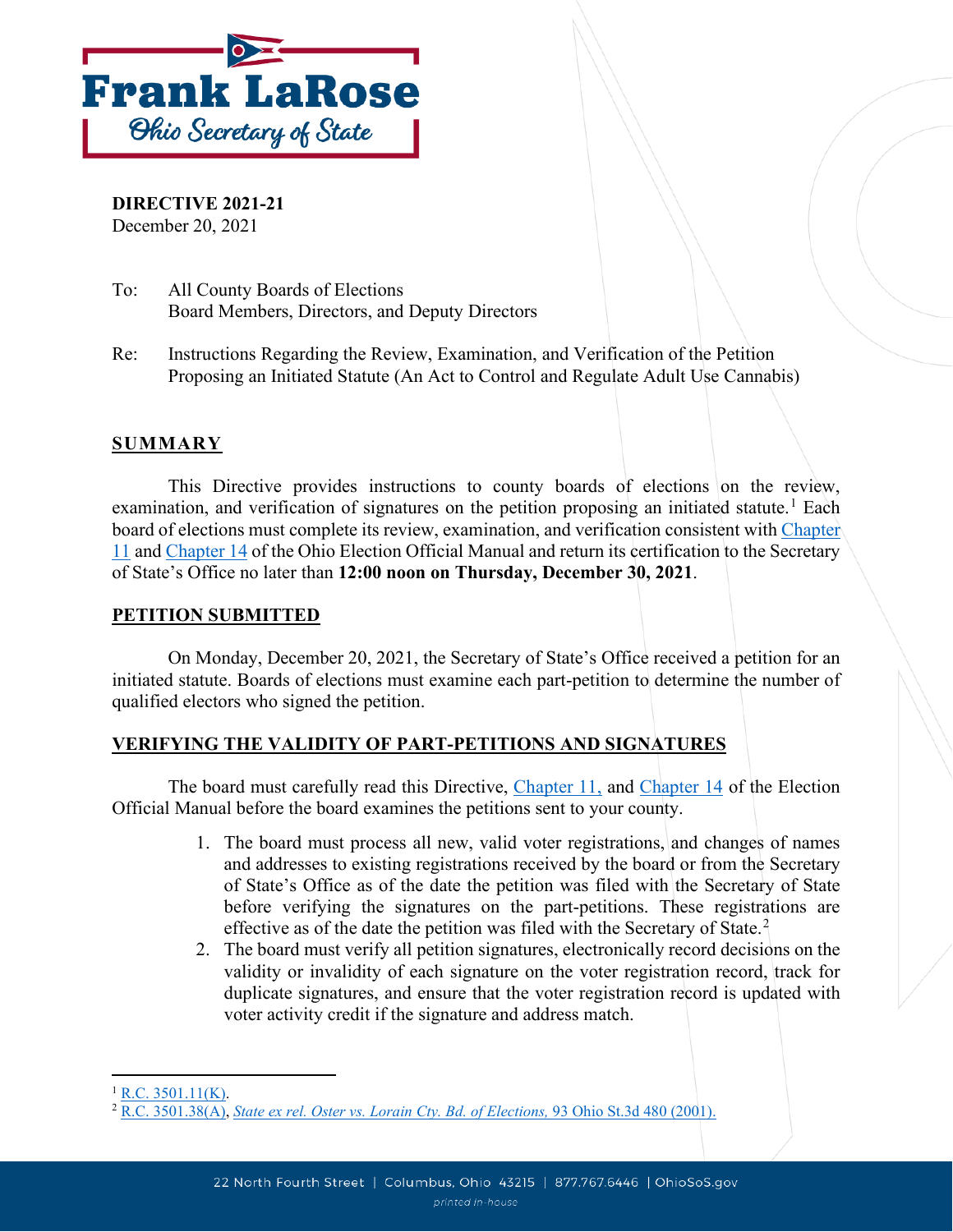- 3. The board must check each part-petition to determine whether the circulator's statement on the part-petition was properly completed. The entire part-petition may be invalid if the circulator's statement is not completed as required by law.<sup>[3](#page-1-0)</sup> However, no board may invalidate a part-petition solely because a circulator statement includes a number that is lower than the number of signatures the partpetition actually contains, [4](#page-1-1) so long as there is no indication of fraud or material misrepresentation.<sup>[5](#page-1-2)</sup>
- 4. A circulator must indicate the number of signatures on the part-petition and attest under penalty of election falsification that they witnessed the affixing of every signature.<sup>[6](#page-1-3)</sup> Thus, a board may invalidate a part-petition when it has evidence that a circulator committed fraud or material misrepresentation. [7](#page-1-4) Moreover, the board must document and notify elections counsel through legal intake, if it has evidence that a circulator committed fraud.

### **COMPLETING PART-PETITION SPREADSHEETS**

If a board receives a part-petition with a majority of signatures from another county, that board of elections must not verify that part-petition. Instead, the board must promptly follow the steps below, complete the following two spreadsheets accompanying this Directive, and return the spreadsheets in the envelopes provided when all part-petitions are returned to the Secretary of State's Office:

- 1. Part-Petitions Sent Spreadsheet (Original Part-Petition(s)), and
- 2. Part-Petitions Received from Another Board Spreadsheet (Scanned Part-Petition(s)).

If a board of elections receives a part-petition(s) that belongs to another county:

- 1. Contact the Director or Deputy Director at the other county board by phone to notify them that your board will forward a scanned copy of a part-petition(s).
- 2. Log the transfer of the part-petition(s) going to another county on the "Part-Petitions Sent" spreadsheet.
- 3. Send the copy of the part-petition(s) via email to the Director and Deputy Director.
- 4. Return the original part-petition(s) with the "Part-Petitions Sent" spreadsheet in the marked envelope included with the original part-petitions. When the board returns its reviewed part-petitions to the Secretary of State's Office, place the envelope with the part-petition and respective spreadsheet enclosed on top of the reviewed part-petitions so it can be easily located and retrieved from the box.

<span id="page-1-0"></span><sup>3</sup> [R.C. 3501.38.](http://codes.ohio.gov/orc/3501.38)

<span id="page-1-1"></span><sup>4</sup> See *State ex rel. Ferrara v. Trumbull Cty. Bd. Of Elections*, Slip Opinion No. 2021-Ohio-3156.

<span id="page-1-2"></span><sup>5</sup> *See Ohio Mfrs.' Assn. v. Ohioans for Drug Price Relief Act*, 147 Ohio St.3d 42, 2016-Ohio-3038, 59 N.E.3d 1274, ¶19.

<span id="page-1-3"></span> $6$  [R.C. 3501.38\(E\)\(1\).](https://codes.ohio.gov/ohio-revised-code/section-3501.38)

<span id="page-1-4"></span><sup>7</sup> "And nothing in [*Ferrara*] disturbs the litany of caselaw providing that evidence of fraud triggers full invalidation of a part-petition." *Ferrara* at ¶22.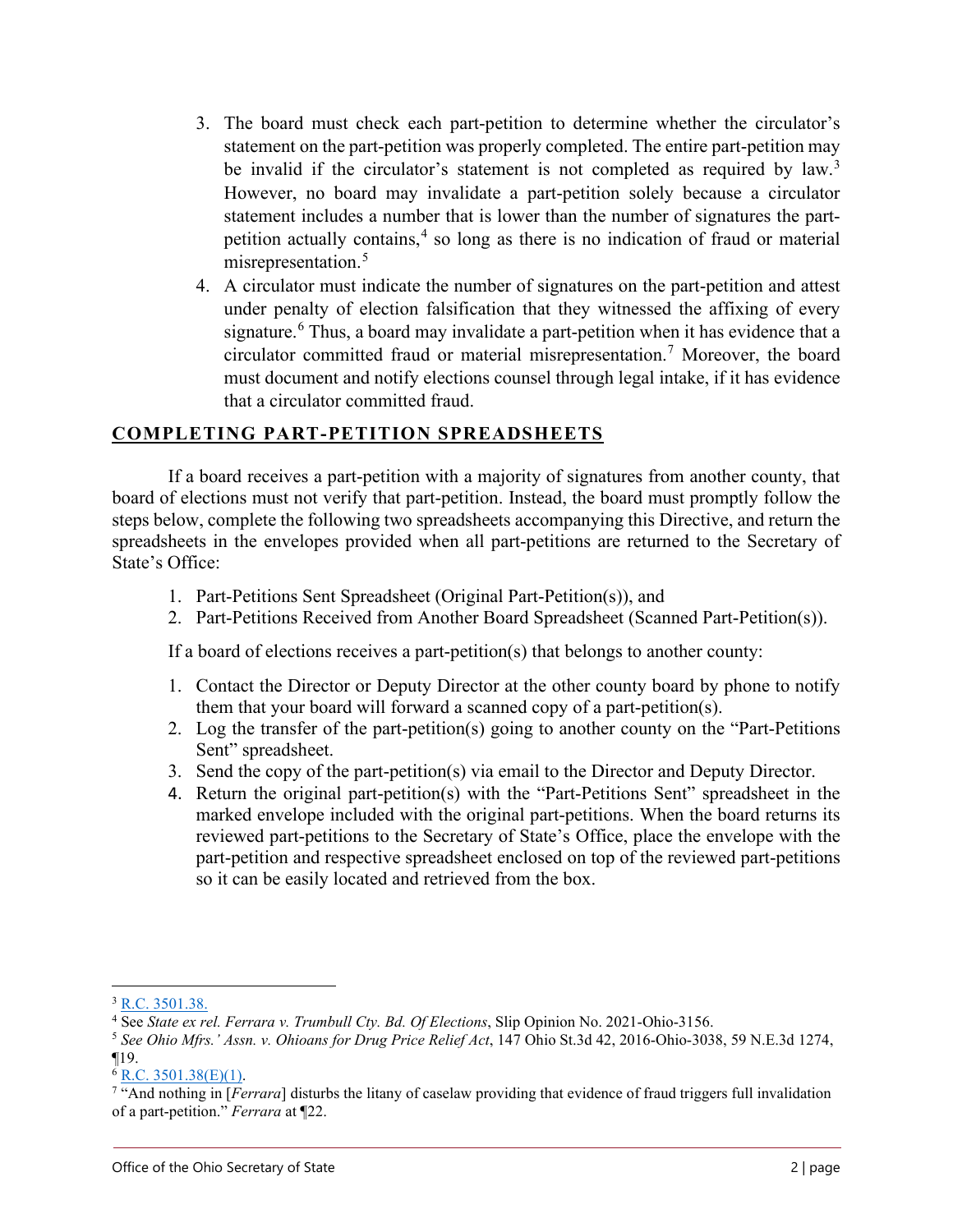If a board of elections receives a scanned copy of a part-petition from another county:

- 1. Log the part-petition(s) that the board receives on the "Part-Petitions Received" spreadsheet.
- 2. Print and process the part-petition(s).
- 3. Return the emailed part-petition(s) with the "Part-Petitions Received" spreadsheet to the Secretary of State's Office in the marked envelope included with the original partpetitions. When the board returns its reviewed part-petitions to the Secretary of State's Office, place the envelope with the part-petition and respective spreadsheet enclosed on top of the reviewed part-petitions so it can be easily located and retrieved from the box.

**Note:** Even if a board does not email a copy of a part-petition to another county and/or does not receive a copy of a part-petition from another county, the board must enter the county name and mark the box  $(X)$  in the top right-hand corner of the spreadsheet and place it in the correct envelope. When the board returns its reviewed part-petitions to the Secretary of State's Office, place both envelopes on top of the reviewed part-petitions so they can be easily located and retrieved from the box.

# **SCANNING THE PART-PETITIONS**

After the board finishes checking the signatures on the part-petitions, the board must electronically scan each part-petition. A copy of the scanned images must be uploaded to the Secretary of State's SharePoint site (using the instructions accompanying this Directive). Each board must retain an electronic copy of the images for the board's records.

# **FULFILLING PUBLIC RECORDS REQUESTS**

Boards of elections may receive public records requests for copies of the part-petitions. Boards should consult with their statutory legal counsel, the county prosecuting attorney, before rejecting, fulfilling, or responding to any public records request.

## **CERTIFICATION & RETURN OF PETITIONS**

As soon as the board finishes verifying the signatures on the part-petitions, the board must:

- 1. Complete and submit the certification form electronically by clicking the "submit" button on the bottom of the form;
- 2. Verify that the form received a timestamp;
- 3. Print and save a copy of the completed certification form containing the timestamp;
- 4. Have the Director and Deputy Director sign the time stamped certification form; and
- 5. Upload the signed certification form to the SharePoint site. $8$

### **If upon submitting the form via Elect Collect the board does not receive a timestamp, immediately contact [this](mailto:Results@OhioSoS.gov) office at 1-614-466-2585. All certification forms and scanned images**

<span id="page-2-0"></span><sup>8</sup> If a board has not appointed a Deputy Director or Director, then the Board Chairperson or a board member of the opposite party, respectively, must sign the certification forms.